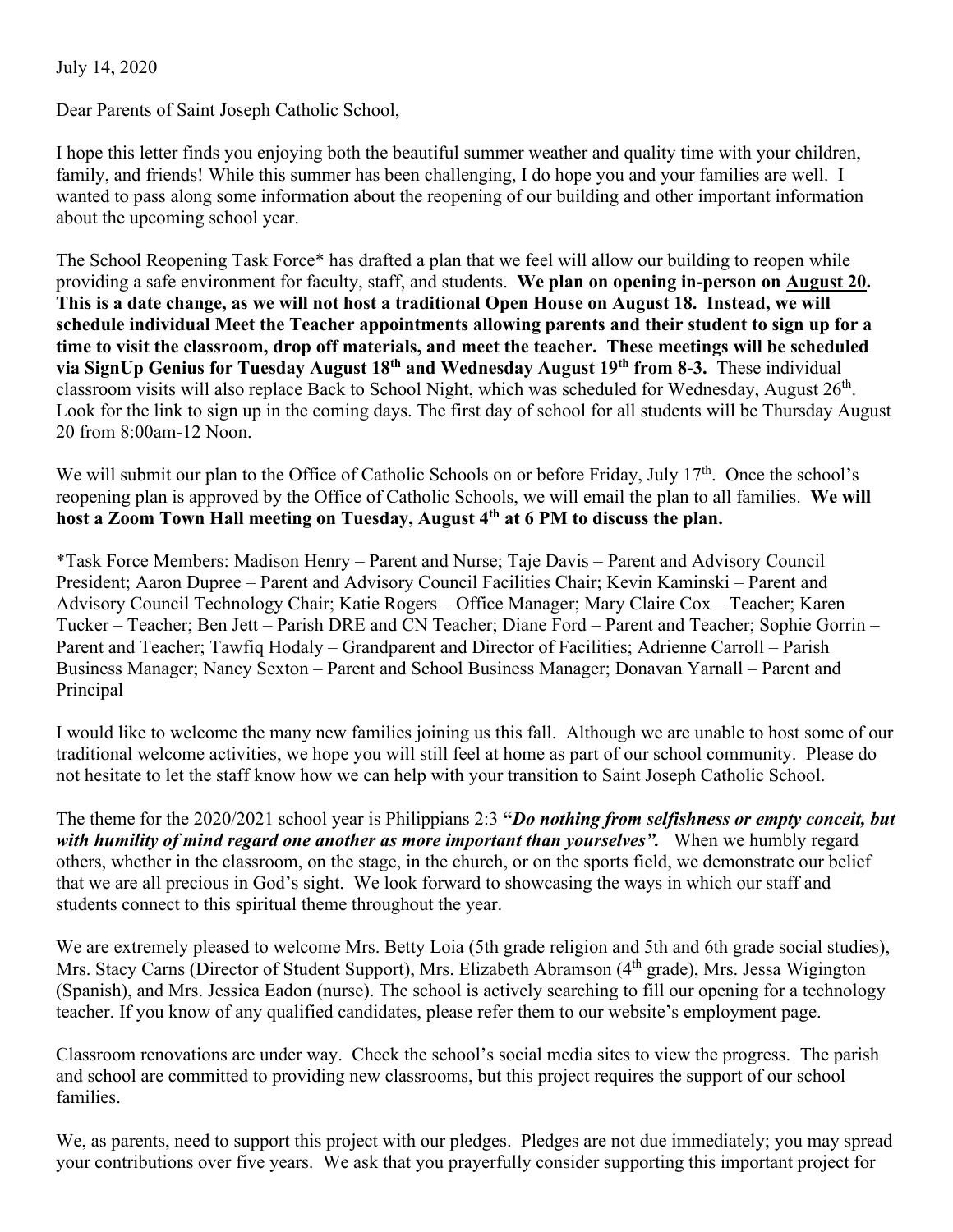our school. Follow the link to donate or a pledge to the Bicentennial campaign [https://www.stjosephcolumbia.org/bicentennial-campaign.](https://www.stjosephcolumbia.org/bicentennial-campaign)

I am excited that we are entering the sixth year of our partnership with Facts Family Portal (RenWeb), our school information system. Facts Family Portal will allow you to view grades, homework assignments, attendance, family information, directories, medical information, authorized pick-ups, and much more, as well as communicate with families and teachers all in one convenient location. All correspondence through Facts Family Portal uses the e-mail inbox associated with your account. If you have questions about Facts Family Portal, please contact the school office.

Please login to your Facts Family Portal account to update all information by no later than Thursday, August 6. Within the Facts Family Portal platform you can update your emergency contact information and authorized pick-up list (if you have someone who is NEVER allowed to pick up, please call the office to notify us of this situation). To update this information, please follow the instructions below:

If using FACTS Family Portal, please go to<https://logins2.renweb.com/logins/ParentsWeb-Login.aspx> and log in using the same log in credentials used for online enrollment. Once logged in, click Web Forms under School Information, and then open the Family Demographic Form.

Please be reminded that the District Code is always SJS-SC. This code will never change and is the same for each family. By August 13, the school will have updated FACTS Family Portal with all the 2020-2021 school year information.

If your child has a medical condition, allergy, or requires medication of any kind during the school day, Diocesan paperwork must be completed. We ask that you contact Mrs. Rogers in the office (803-254-6736 ext. 10) or by e-mail, [krogers@stjosdevine.com,](mailto:Krogers@stjosdevine.com) to get a copy of this necessary and mandatory paperwork.

We continue to partner with Lands' End uniforms. Clicking the "Uniforms" button on our homepage will take you directly to Lands' End. <https://www.stjosdevine.com/uniforms> Our preferred school number: 900167818.

Land's End is offering big summer savings this summer! Families need to follow the link <https://www.landsend.com/co/Newsletter?cTest=y> to sign up to get Land's End emails. Families will be notified of Land's End's biggest back to school **DOOR-BUSTER DEALS** every week.

In addition, Land's End will be participating in the tax-free weekend for SC August  $7<sup>th</sup> - 9<sup>th</sup>$ . Lands' End's system will recognize your South Carolina shipping address and waive sales tax from the order at checkout. No code or PIN required.

I encourage you to review the attached uniform policy to learn more information about socks, shoes, outerwear, etc.

We ask that you have your child read daily over the summer. We will not grade these summer activities, but we will reward students who actively read over the summer.

Please look in your child(ren)'s report card for a diagnostic action plan of skills that you can work on in Math and ELA over the summer. These skills are not mandatory but are highly encouraged. Maintaining and enhancing skills during summer break will give your child confidence as a learner.

We know this summer has been different for many of our saints, but we still want to know what everyone is up to. How is your family finding fun? Backyard games? Going for a hike? Headed to the lake or the beach? We would love to share your summer fun with our school community. Just send a picture or two to Rebecca Seezen [rseezen@stjosdevine.com](mailto:rseezen@stjosdevine.com) with a brief description and she will share it via our social media. Make sure you are